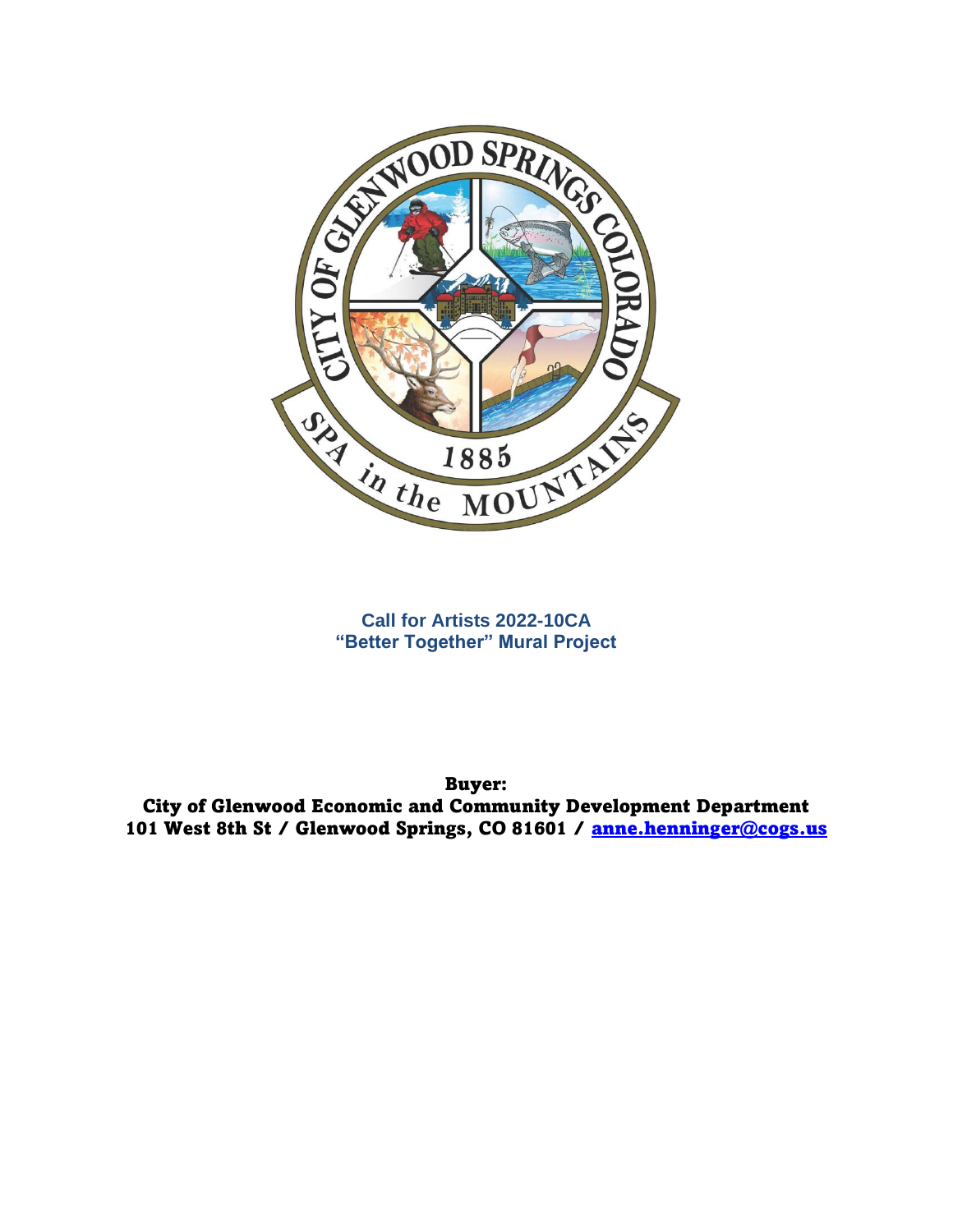

## Section I: Introduction

The City of Glenwood Springs and the Art and Culture Board are thrilled to announce this Call for Artists, "Better Together" Mural Project.

We are now accepting submissions for site specific artwork to be painted on the exterior of the topeks as part of Glenwood Springs "Better Together" Murals Project!

Art in Public Spaces make us "Better Together" and inform us of who we are and what we can be. We are inviting you to get involved while sharing your artistic brilliance with the community and visitors of Glenwood Springs.

For assistance with this proposal, please call Annie Henninger, City of Glenwood Art Supervisor, at 970-319-5644, Monday through Friday, 9:00am to 5:00pm.

# a. **Proposal Timeline.**

Section II: Timeline

| <b>TIMELINE</b>                           | <b>DATE</b>                                                | <b>TIME</b>        |
|-------------------------------------------|------------------------------------------------------------|--------------------|
| <b>Submissions Open</b>                   | <b>APRIL 1ST</b>                                           |                    |
| <b>Optional Pre-Bid Meeting</b>           | APRIL 18TH                                                 | 4:00 p.m.          |
| <b>Submissions Closed</b>                 | May 5TH                                                    | $11:59$ p.m.       |
| <b>Artists Selected and Notified</b>      | $MAY 16TH - MAY 20TH$                                      | $9 a.m. - 5 p.m.$  |
| <b>Murals Painted on Topeks (On Site)</b> | JUNE $3RD -$ JUNE $5TH$<br>JUNE $10^{TH}$ – JUNE $12^{TH}$ | $8$ a.m. $-8$ p.m. |
| <b>Celebration and Kickoff</b>            | <b>JUNE 4TH</b>                                            | $2 p.m. - 6 p.m.$  |

Online entries should be submitted to [anne.henninger@cogs.us.](mailto:anne.henninger@cogs.us)

Late applicant submissions will not be accepted.

The optional pre-bid meeting will start at 4:00pm and is an opportunity for the prospective artists to visit the topeks and for a group question and answer session after the visit.

In the case of inclement weather, the completion date will be extended until June 19<sup>th</sup>.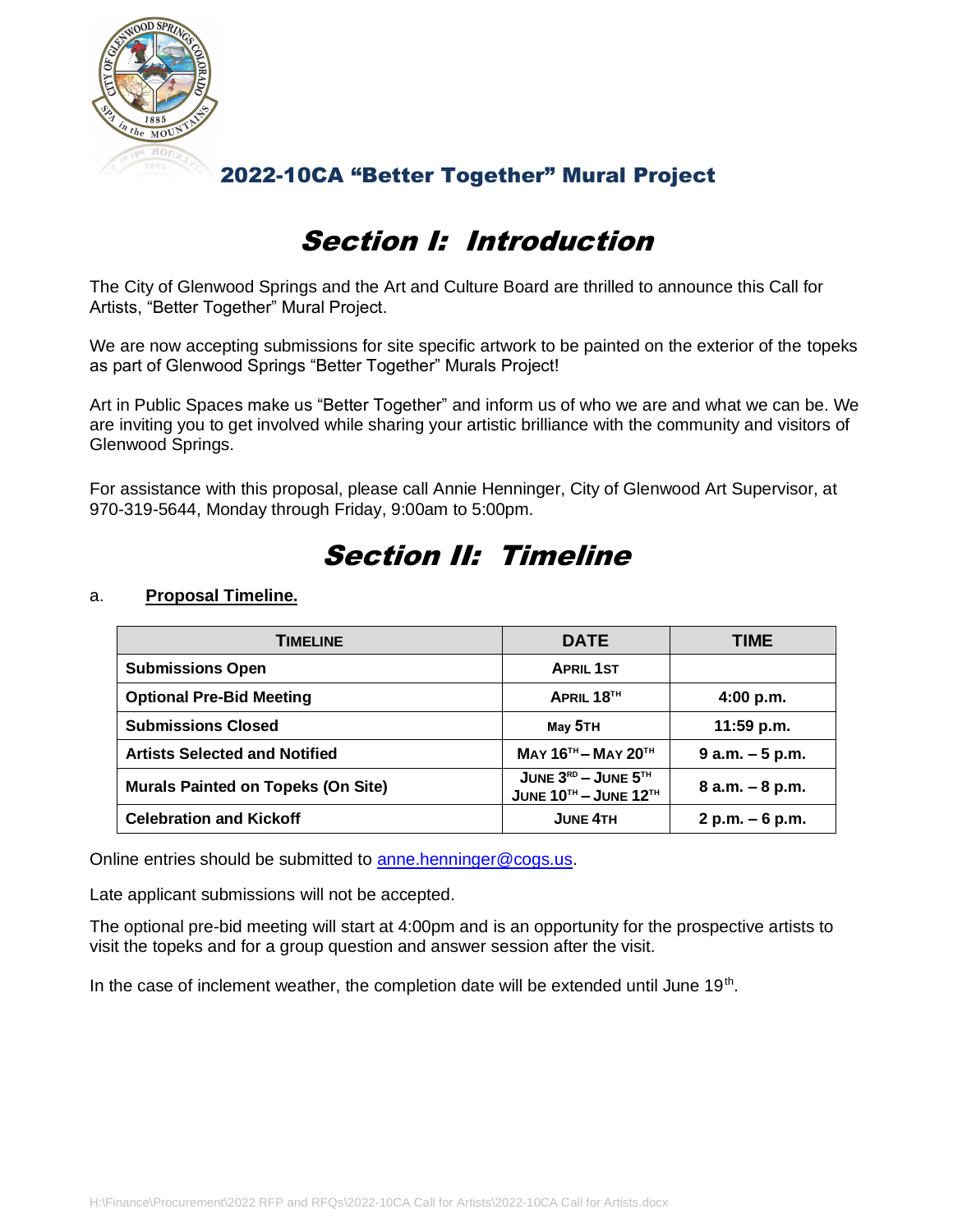

### Section III: Artist Information

- a. Selected submissions will receive five hundred fifty dollars (\$550.00).
- b. There is **NO** entry fee.
- c. A submission may, but does not have to, include more than one person.
- d. Artists must be residents of Garfield County.
- e. Artists must be at least 16 years of age.
- f. Submission Requirements.
	- 1. Artists will submit one or two images of their proposed design for the topek.

2. Artists will submit the image they would like to paint on the side of a topek or a gathering cube.

- 3. All design must be original.
- 4. All design must have been created within the last two years.
- 3. Acceptable forms of submission are JPEG or PDF not to exceed 1920x1080 @72DPI.
- g. All rights with regard to imagery will be given to the City.
- h. Submissions with political or explicit content will not be considered.
- i. Our juried team of Public Art professionals will select ten (10) artists to participate.

## Section IV: Project Goals and Objectives

The goal of this work is to partner with ten (10) creatives to produce dynamic mini-murals on the side exterior of 5 topeks in Downtown Glenwood Springs. Each piece will measure approximately 4'x5' and should be painted with acrylic or spray paint. Imagery may represent or include concepts of "Better Together," and nod to the City's roots, landscape, and small-town charm.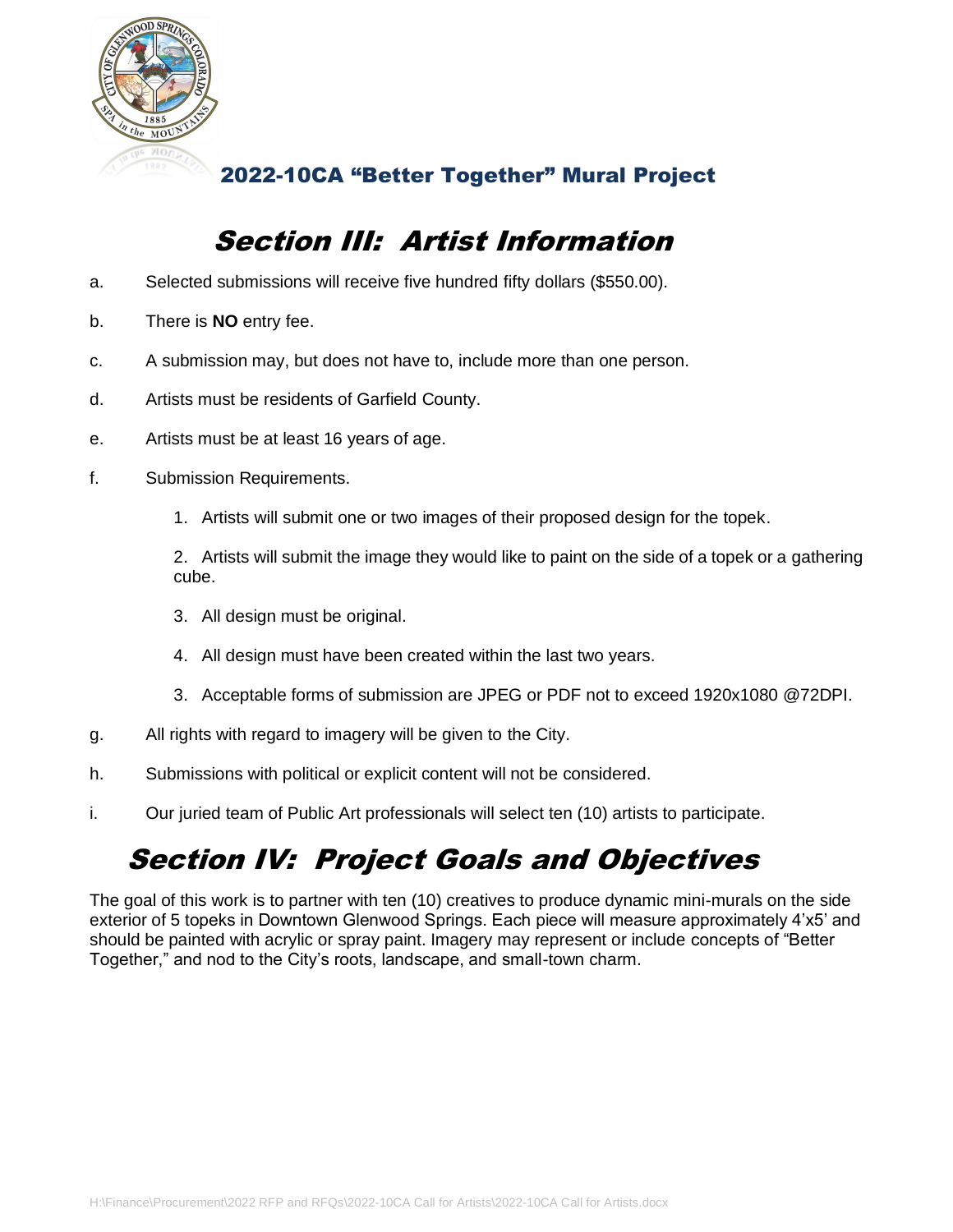

### Section V: Project Information

- a. Materials and supplies are not included or provided.
- b. Spray Paint or Acrylic Paint only.
- c. Topeks are pre-primed and ready to paint.
- c. Each selected submission will be assigned 1 side of a topek.
	- 1. The roof is excluded.
	- 2. Ladders are not needed.
- d. Insurance will not be required; however, waivers will be.

### Section VI: Liability

It is agreed by the artist(s) that they assume full responsibility for any damage or loss to their exhibit from any cause. It is further agreed that the Exhibitor will indemnify, including attorney fees and costs, and hold harmless the City of Glenwood Springs, its boards, staff and/or its agents from any claim or cause of action resulting from the Exhibitor's actions or omissions.

# Section VII: Call for Artists Terms & Conditions

#### **Discussions/Negotiations**

The City of Glenwood Springs reserves the right to contact any artists for clarification of information submitted and to conduct discussions with the artists, to accept or not accept revisions of Proposals, and to negotiate any point in the proposal or the subsequent contract at the sole discretion of the City's Chief Operating Officer.

#### **Indemnification**

If any litigation from any claims, disputes or other matters in question arising out of or relating to this agreement, or the breach thereof, the successful party in the litigation shall be entitled to reasonable legal expenses as part of any judgment.

#### **Workers Without Authorization**

By submitting a proposal, an artist certifies pursuant to C.R.S. § 8-17.5-102(1) that, at the time of proposal submission, it does not knowingly employ or contract with a worker without authorization and that the contractor has participated or attempted to participate in the Basic Pilot Program that is